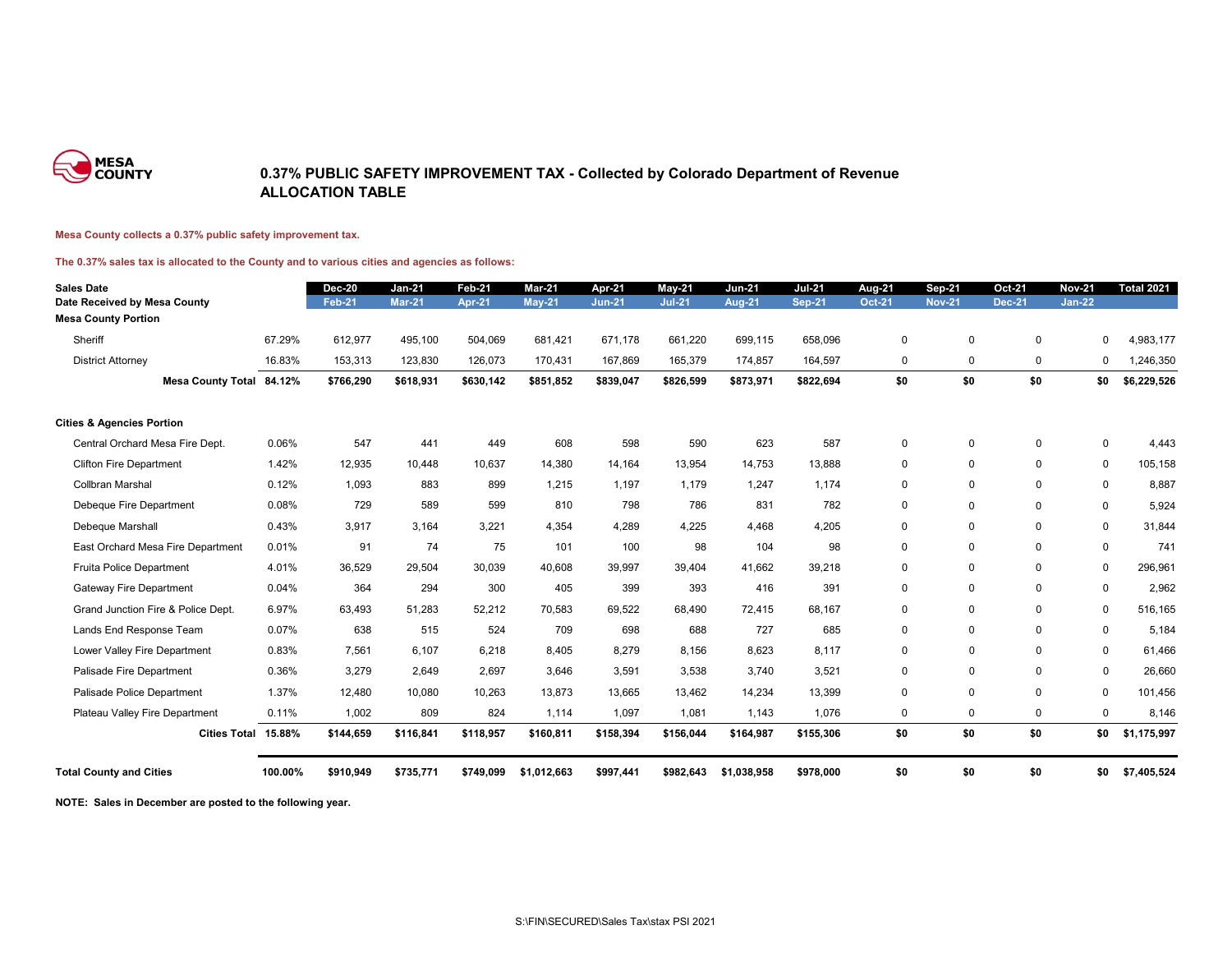

# **Public Safety Sales Tax Revenue**

**August 2021 (July 2021 Sales)** 

|                  | <b>Monthly Comparison</b> |                 |        |  | <b>YTD Budget v. Actual</b> |                 |                 |               |                  |  |  |
|------------------|---------------------------|-----------------|--------|--|-----------------------------|-----------------|-----------------|---------------|------------------|--|--|
|                  |                           |                 |        |  |                             |                 |                 | <b>Budget</b> | <b>Prior YTD</b> |  |  |
|                  | <b>Aug 2020</b>           | <b>Aug 2021</b> | Change |  | <b>Budget</b>               | <b>Aug 2020</b> | <b>Aug 2021</b> |               |                  |  |  |
| <b>Sales Tax</b> | \$707,361                 | \$822,694       | 16.3%  |  | \$5,461,822                 | \$5,077,699     | \$6,229,526     | 14.1%         | 22.7%            |  |  |